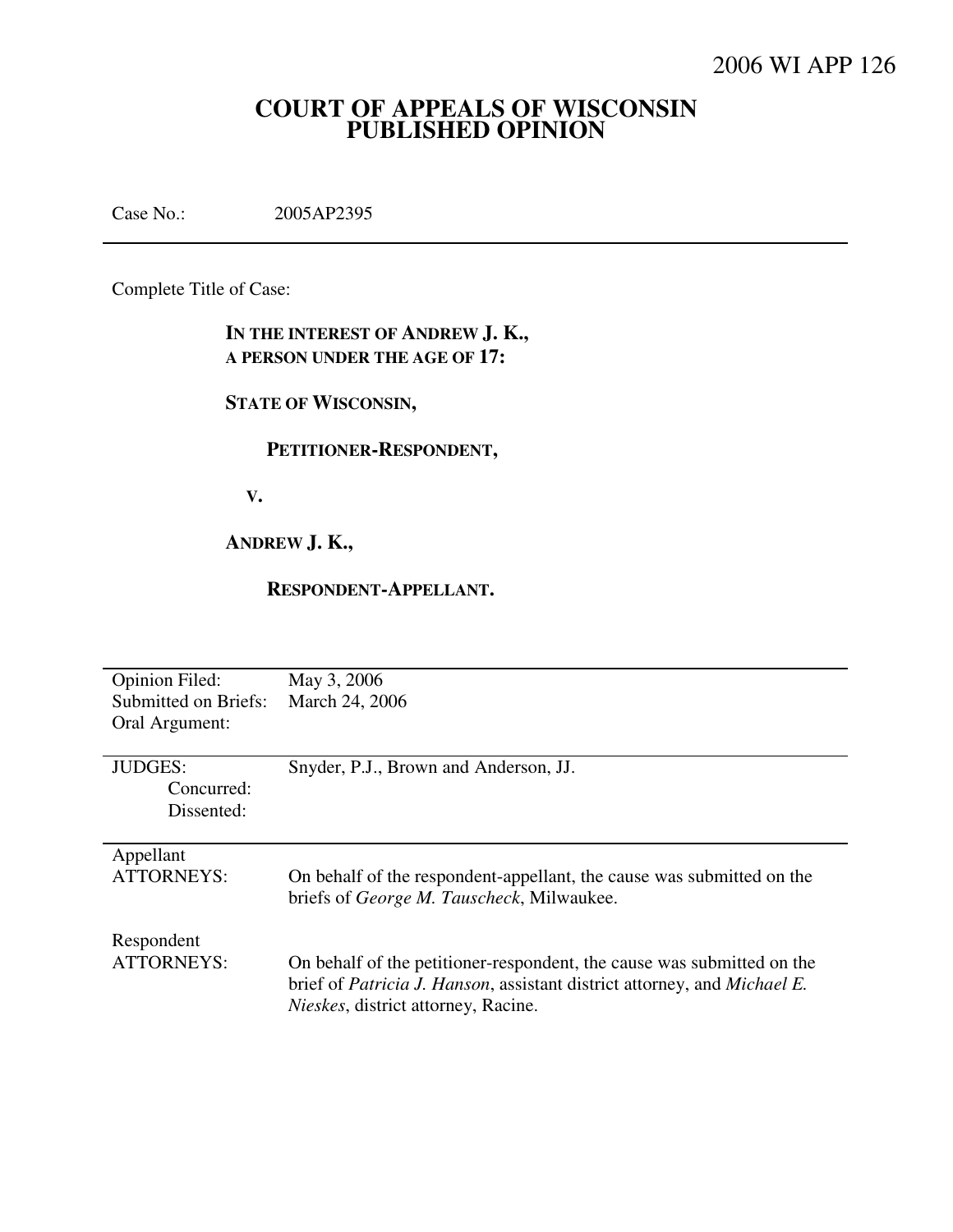# **2006 WI App 126**

# **COURT OF APPEALS DECISION DATED AND FILED**

# **May 3, 2006**

**Cornelia G. Clark Clerk of Court of Appeals**

#### **NOTICE**

 **This opinion is subject to further editing. If published, the official version will appear in the bound volume of the Official Reports.** 

**A party may file with the Supreme Court a petition to review an adverse decision by the Court of Appeals.** *See* **WIS. STAT. § 808.10 and RULE 809.62.** 

**Appeal No. 2005AP2395 Cir. Ct. No. 2004JV420**

## **STATE OF WISCONSIN IN COURT OF APPEALS**

IN THE INTEREST OF ANDREW **J. K., A PERSON UNDER THE AGE OF 17:** 

**STATE OF WISCONSIN,** 

 **PETITIONER-RESPONDENT,** 

 **V.** 

**ANDREW J. K.,** 

 **RESPONDENT-APPELLANT.** 

 APPEAL from an order of the circuit court for Racine County: CHARLES H. CONSTANTINE, Judge. *Affirmed*.

Before Snyder, P.J., Brown and Anderson, JJ.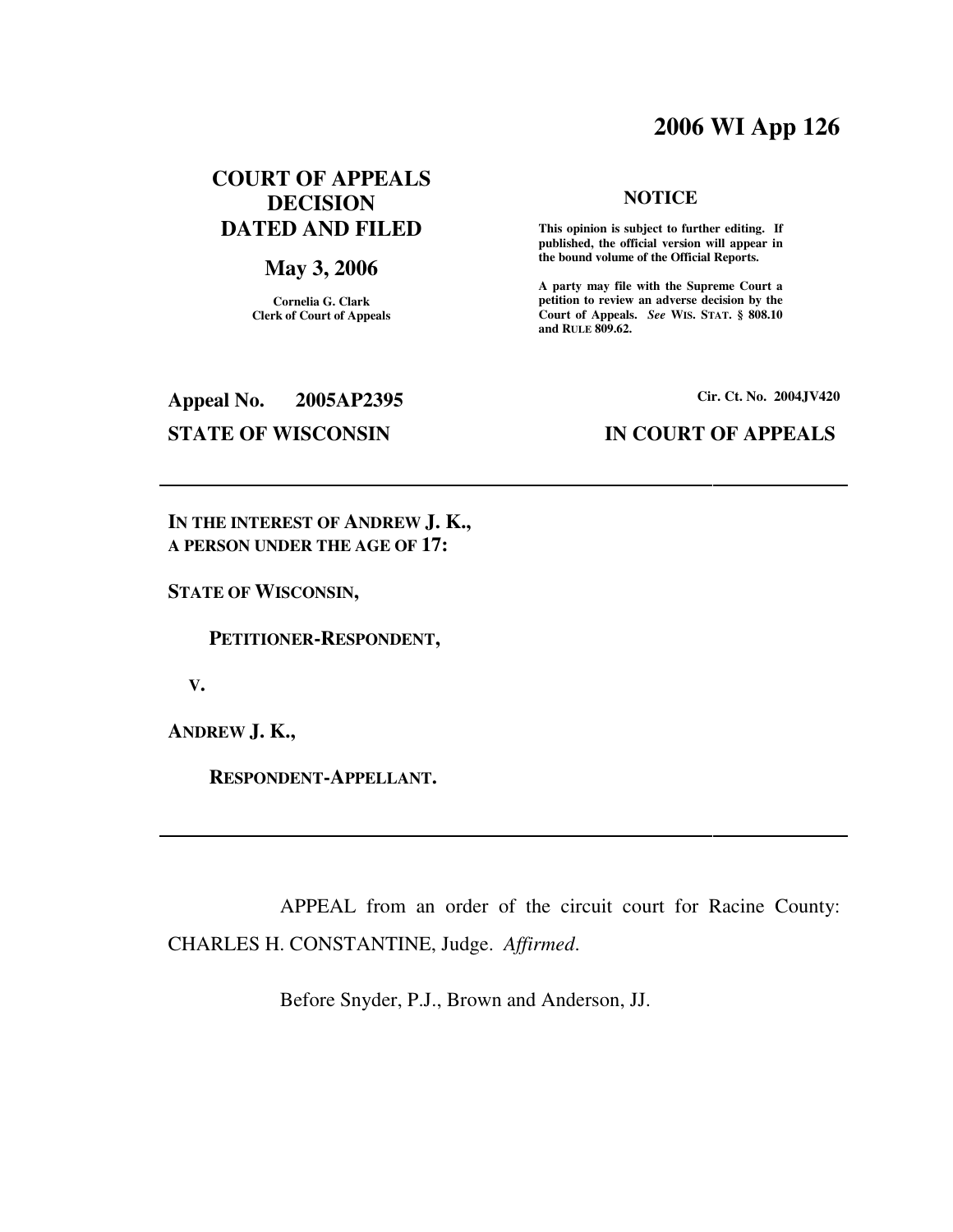$\P1$  ANDERSON, J.<sup>1</sup> Andrew J. K. appeals from the trial court's order lifting a stay of a juvenile dispositional order placing him in a secured correctional facility. Andrew claims that the trial court erred in relying on his failure to complete the Alternatives to Corrections through Education (ACE) Program in Racine County as grounds to lift the stay. Andrew argues that the court did not have the authority under WIS. STAT. ch. 938, the Juvenile Justice Code, to require his participation in the ACE Program as a condition of his dispositional order.

¶2 A review of the record reveals that the court did not order Andrew to enter the ACE Program as a condition of the dispositional order. Rather, in an effort to avoid juvenile corrections, Andrew voluntarily stipulated to an adjournment of the hearing concerning the stay and to his entry in the ACE Program. Furthermore, the record sustains the court's determination that, aside from his failures in the ACE Program, Andrew committed multiple violations of the original dispositional order. Accordingly, we affirm the court's order lifting the stay to corrections.

#### FACTS

¶3 On August 12, 2004, Andrew was adjudicated delinquent on his admission to the charge of possession of a prescription drug with intent to deliver. The court ordered a two-year placement in a juvenile corrections facility, but stayed the placement subject to Andrew's compliance with several conditions. These conditions included attendance at school with no unexcused absences or tardinesses, adherence to a curfew, submission to random drug testing,

 $\overline{a}$ 

<sup>&</sup>lt;sup>1</sup> This case was converted from a one-judge appeal to a three-judge appeal pursuant to WIS. STAT. § 809.41(3) (2003-04). All references to the Wisconsin Statutes are to the 2003-04 version unless otherwise noted.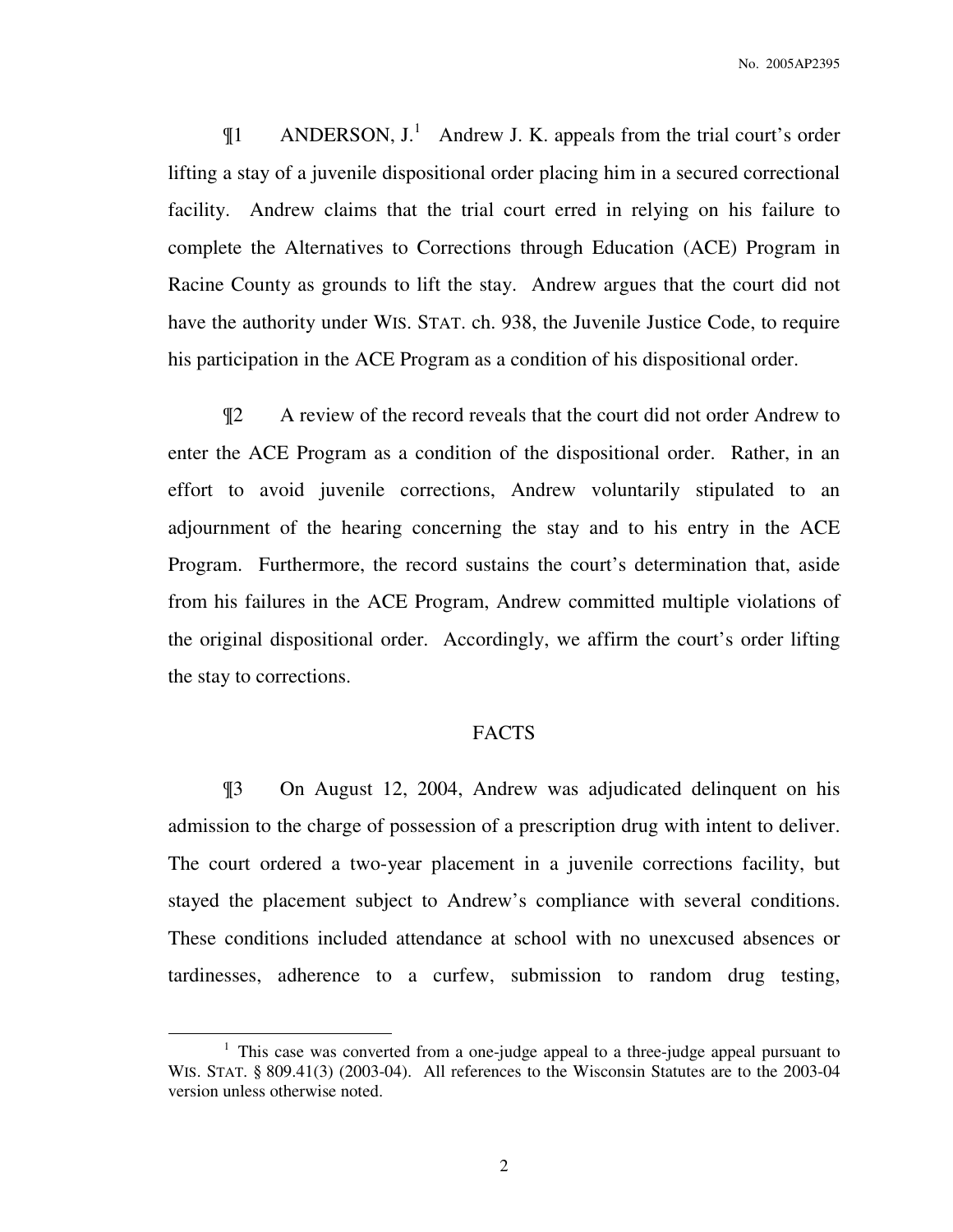No. 2005AP2395

participation in counseling, compliance with the conditions contained in the dispositional orders from two other cases and compliance with treatment at Rogers Memorial Hospital Child and Adolescent Services Day Treatment Program. The dispositional order from one of the previous cases required Andrew to take "all medications as prescribed by his treating doctor" and to attend school daily without behavioral problems.

¶4 Andrew began the Rogers Memorial program on August 23. On September 14, a therapist with the program wrote a letter to Andrew's caseworker at the Racine County Department of Human Services. The therapist wrote that although Andrew demonstrated an ability to follow the program's rules, he chose not to do so. According to the therapist, Andrew tested the limits by being disrespectful to peers and staff, provoking his peers, exhibiting unsafe behavior, engaging in a physical altercation and refusing to take responsibility for his actions and make good choices. The therapist expressed concern that Andrew spent his time trying to figure out "how to get out of Rogers" instead of focusing on how he could accomplish his treatment goals. The therapist also noted that the psychiatrist with the program recommended that Andrew take medication, but that his mother was adamantly opposed.

¶5 On September 27, the State filed a motion for sanctions against Andrew for violations of the court order. The motion indicated that Andrew had failed to comply with the counseling condition. Andrew stipulated to two violations of the dispositional order. The court ordered a twenty-day placement in secure detention, with a stay of eighteen days provided Andrew complied with the dispositional order.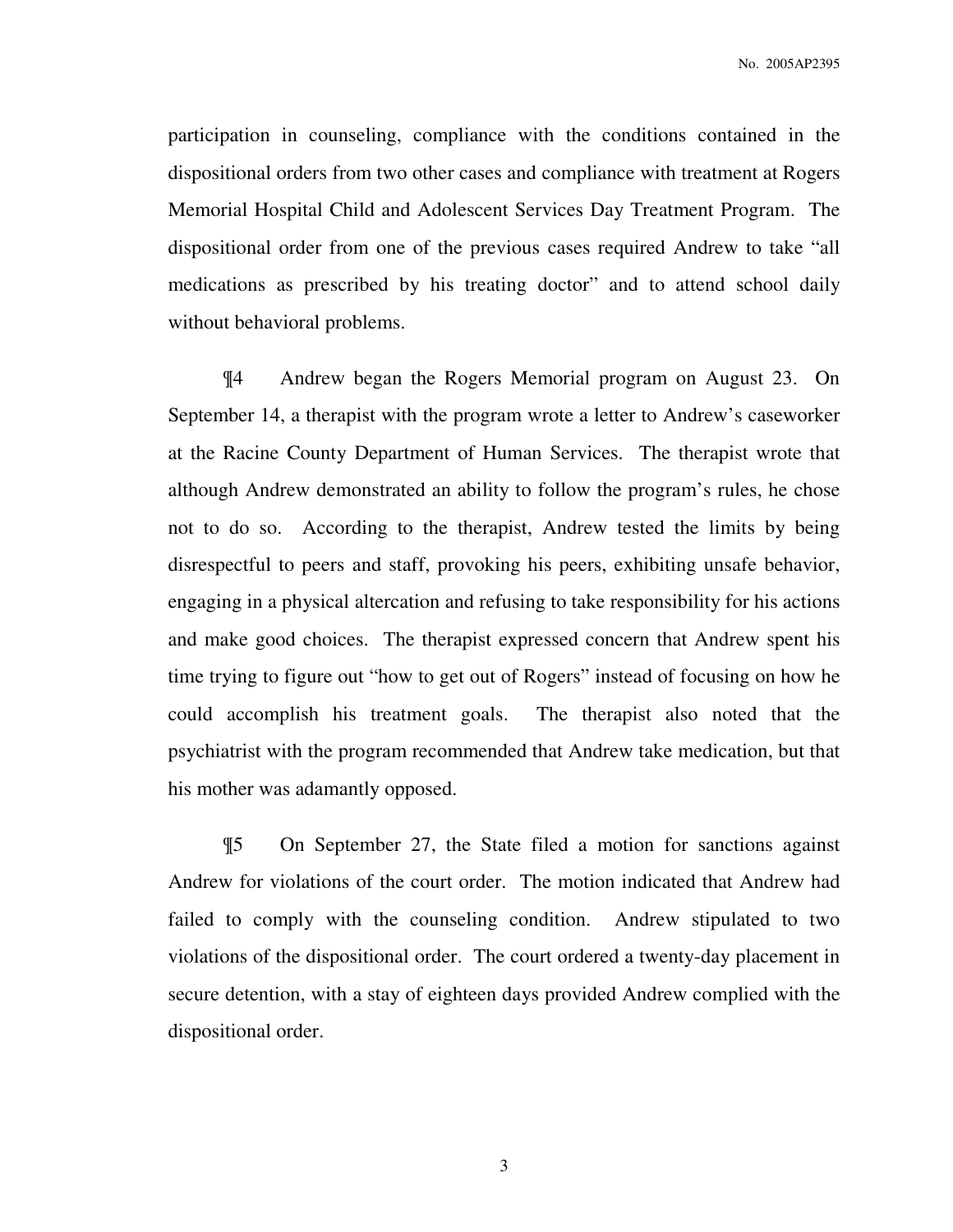¶6 On November 11, the State took Andrew into custody and placed him in short-term secure detention for allegedly violating the dispositional order by skipping classes. On December 10, the State again placed Andrew in shortterm secure detention for violating the dispositional order. Andrew had been sent home from school on December 8 and his mother suspected that he had been smoking marijuana.<sup>2</sup>

¶7 On December 13, the State filed a request to change Andrew's placement and revise the dispositional order. The State indicated that although Andrew completed the Rogers Memorial program, he was uncooperative in doing so. He had "major school behavioral problems including failing grades, suspensions and refusal to do work or listen to teachers." The State asked the court either to place Andrew in the ACE Program if he stipulated to such placement or to lift the stay on his two-year corrections commitment. According to the request, "The Department does not know what else to do with Andrew."

¶8 The ACE Program was developed as an alternative to state correctional placements and is based upon the belief that education is the most important tool in addressing delinquent behavior. The ACE Program involves placement in a secure residential setting for an average of 100 to 140 days. During that time, participants engage in a variety of educational and personal growth activities, including alcohol and other drug abuse (AODA) education, career exploration, classes for school credit, journaling, project-based learning and behavior management. Noncompliance with the program results in an immediate

 $\overline{a}$ 

 $2$  Andrew's mother testified that she could not exactly remember why Andrew was sent home on December 8. She suggested that it may have been his refusal to complete his homework. Andrew's father testified that Andrew had "some kind of problem with one of his teachers."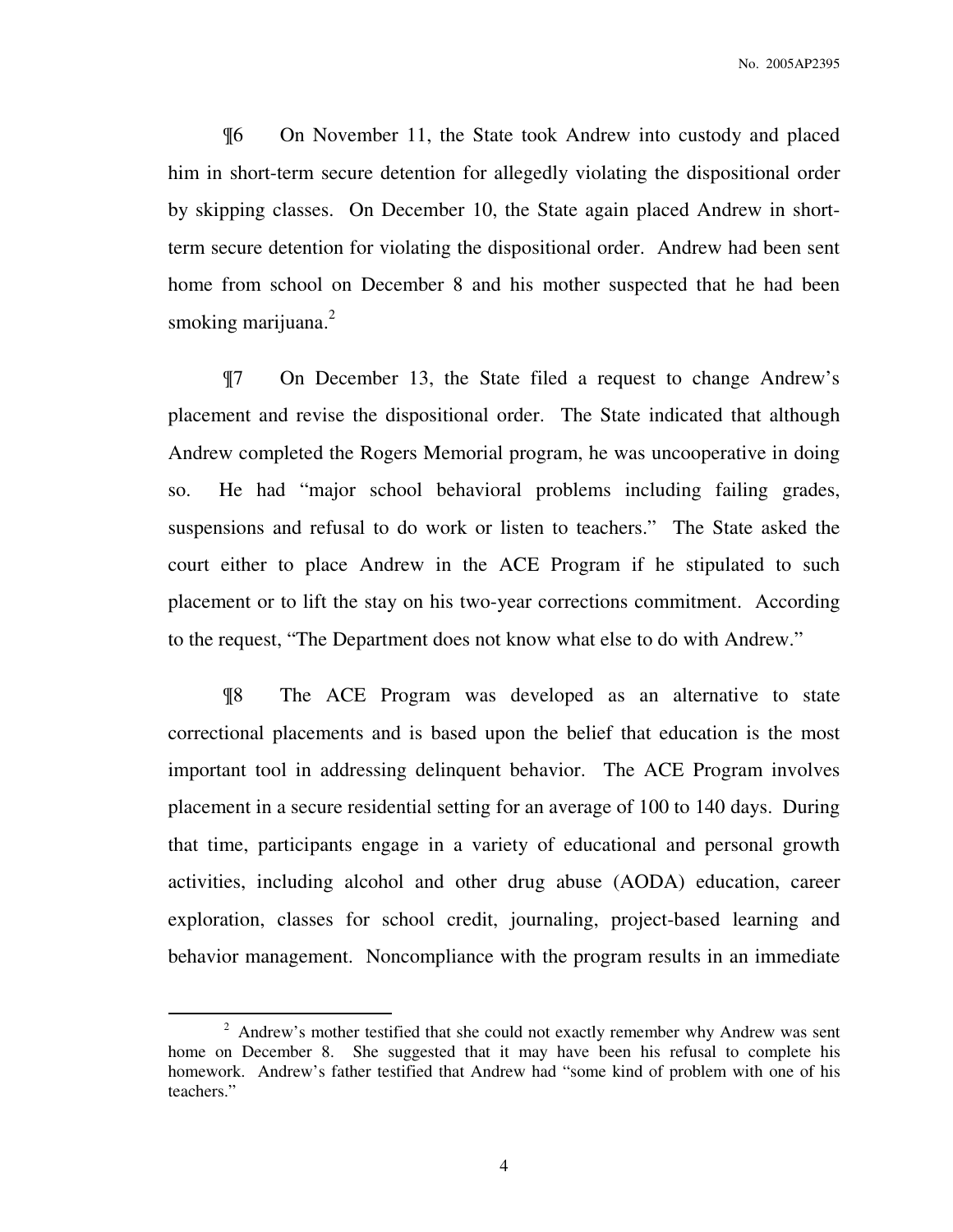referral back to the juvenile court and the possible imposition of a correctional placement order.

¶9 In a stipulation dated December 17 and signed by Andrew and his attorney, Andrew agreed to participate in the ACE Program. He also waived "any and all statutory and constitutional time limits" impacting the State's request for a change in placement and revision of the dispositional order. The court approved the stipulation, stating, "The Court hereby makes a good cause finding for delay to allow the juvenile to voluntarily enter into the Racine County Human Services Department ACE Program, and adjourn the revision/change of placement hearing in this matter until such time as the juvenile is no longer a participant in the program."

¶10 On January 26, 2005, Andrew was terminated from the ACE Program "due to repeated physical aggression toward other peers in the ACE Program." On February 11, the State filed a motion to lift the stay on the order to corrections. In support of its motion, the State cited several violations of the dispositional order, including Andrew's uncooperative behavior during his treatment at Rogers Memorial, refusal to take recommended mediations, truancy from school between September and December of 2004, refusal to do school work and resulting failing grades, fighting while in secure detention prior to his entry into the ACE Program and the numerous altercations with other ACE Program participants from December 2004 until his termination in January 2005.

¶11 In response, Andrew argued that the ACE program lacked a statutory basis because it required his placement in a secure residential setting not specified as a dispositional alternative in WIS. STAT. ch. 938. Following arguments on February 16, the court rejected Andrew's argument. The court explained that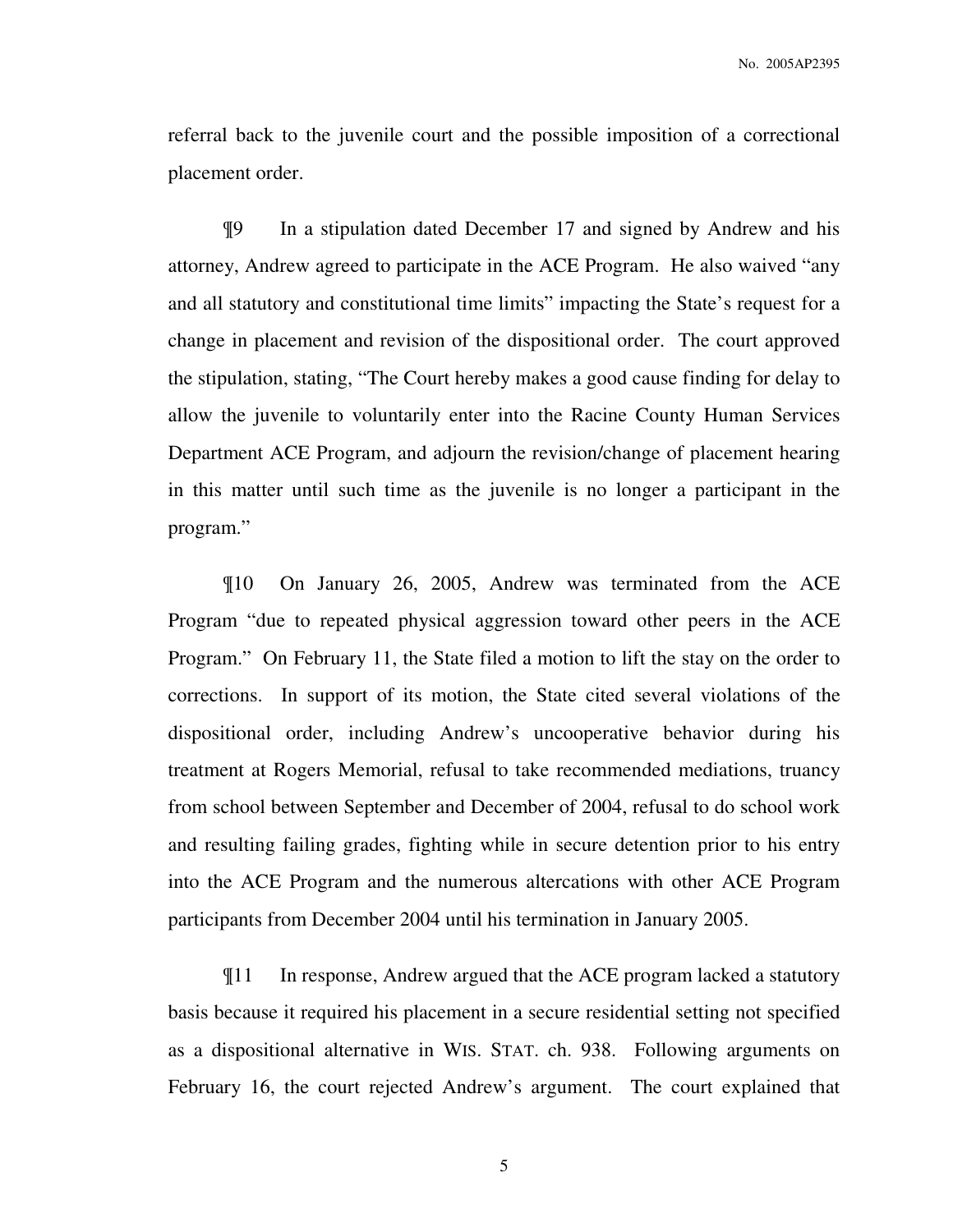Andrew had stipulated to his participation in the ACE Program and his entry into the program had the effect of delaying the original motion to lift the stay.

¶12 The court held a hearing on the motion to lift the stay on February 22. Following the testimony of Andrew's parents and caseworker at the Racine County Human Services Department, the trial court lifted the stay and committed Andrew to the Ethan Allan School for Boys. The court explained that while the evidence that Andrew had smoked marijuana on December 8, 2004, was not "particularly compelling," Andrew had otherwise violated the dispositional order. The court found that he was "disruptive and disrespectful at the Rogers Day Program" and "a disruptive force in one or two or three separate different ways in the ACE Program." The court observed that Andrew failed to take the doctorrecommended medication. Andrew appeals.

#### STANDARD OF REVIEW

¶13 In this appeal, Andrew asks us to interpret and apply WIS. STAT. ch. 938. The interpretation and application of a statute are questions of law subject to de novo review. *See State v. Kendell G.*, 2001 WI App 95, ¶9, 243 Wis. 2d 67, 625 N.W.2d 918. Andrew also seeks review of the trial court's discretionary decision to lift the stay on his commitment to corrections. We will sustain a discretionary decision if the trial court examined the relevant facts, applied a proper standard of law, and used a rational process to reach a reasonable conclusion. *Johnson v. Allis Chalmers Corp.*, 162 Wis. 2d 261, 273, 470 N.W.2d 859 (1991). Our task as the reviewing court is to search the record for reasons to sustain the trial court's exercise of discretion. *Hughes v. Hughes*, 223 Wis. 2d 111, 120, 588 N.W.2d 346 (Ct. App. 1998). We will not disturb a trial court's findings of fact unless they are "clearly erroneous." WIS. STAT. § 805.17(2).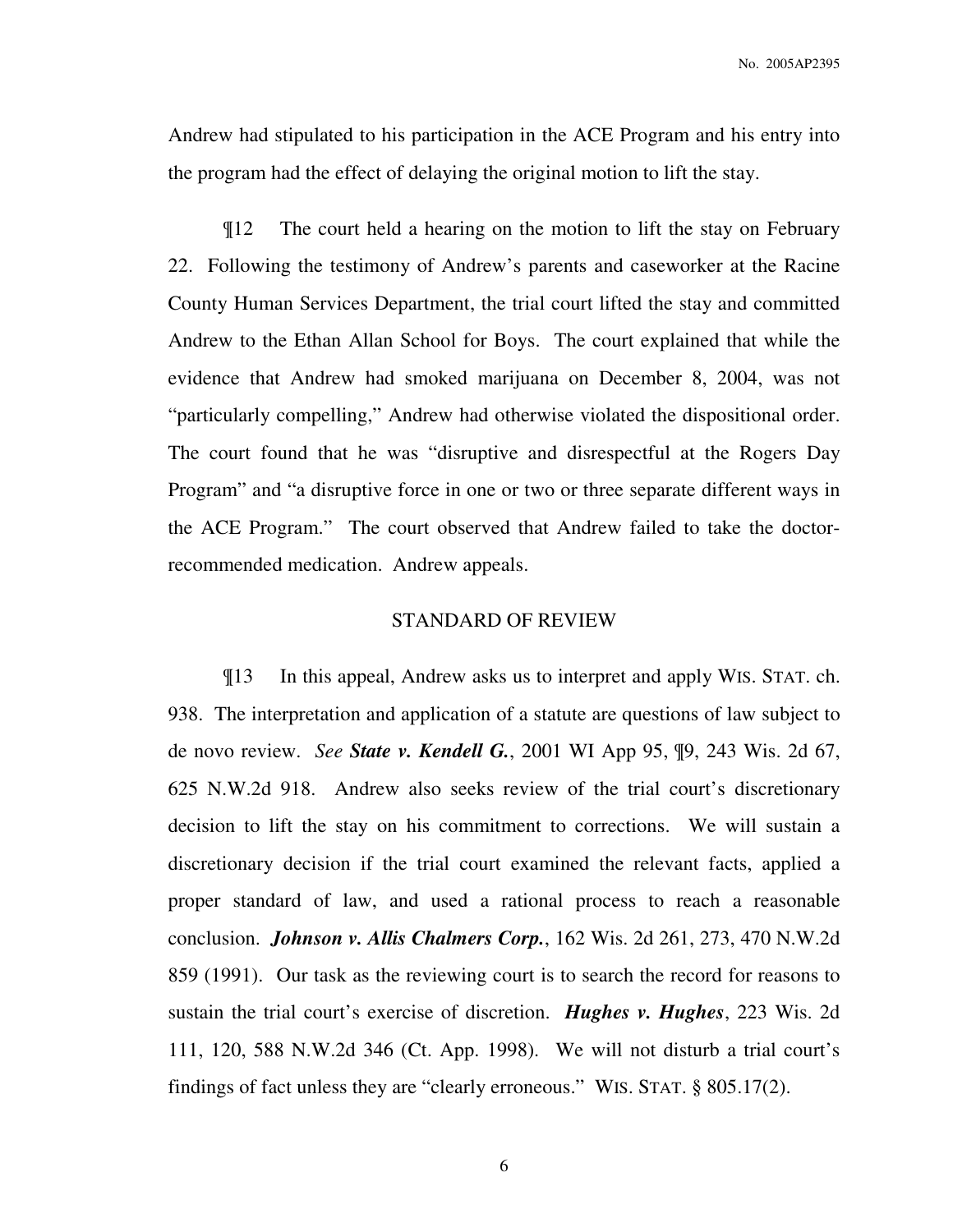#### DISCUSSION

### *ACE Program*

¶14 Andrew complains that the ACE Program amounts to the illegal imposition of secure detention, contrary to WIS. STAT. ch. 938. He argues that WIS. STAT. § 938.34, the dispositional section, clearly confines the range of dispositional alternatives available to the court to those specifically authorized in the statute. Andrew misses the point—the court did not order his participation in the ACE Program.

¶15 WISCONSIN STAT. § 938.34 lists a multitude of different programs, activities or placements a court might order, and refers to them as "[t]he dispositions under this section." Section 938.34(4m) permits a juvenile court to order an adjudged delinquent to a "secured correctional facility." Pursuant to § 938.34(16), a trial court, after ordering a disposition, may enter an additional order staying the execution of the dispositional order contingent on the juvenile's satisfactory compliance with any conditions the court specifies in the dispositional order and explains to the juvenile.

¶16 The statute permits a court to stay the imposition of a dispositional order, including revisions, in order to give the juvenile a second chance to conform his or her behavior to any conditions imposed by the court. *Kendell G.*, 243 Wis. 2d 67, ¶16. Failure to comply with the conditions can trigger the commencement of the stayed portion of the dispositional order. *Id.* WISCONSIN STAT. § 938.34(16) provides in part, "If the juvenile violates a condition of his or her dispositional order, the agency supervising the juvenile shall notify the court and the court shall hold a hearing within 30 days after filing of the notice to determine whether the original dispositional order should be imposed ...."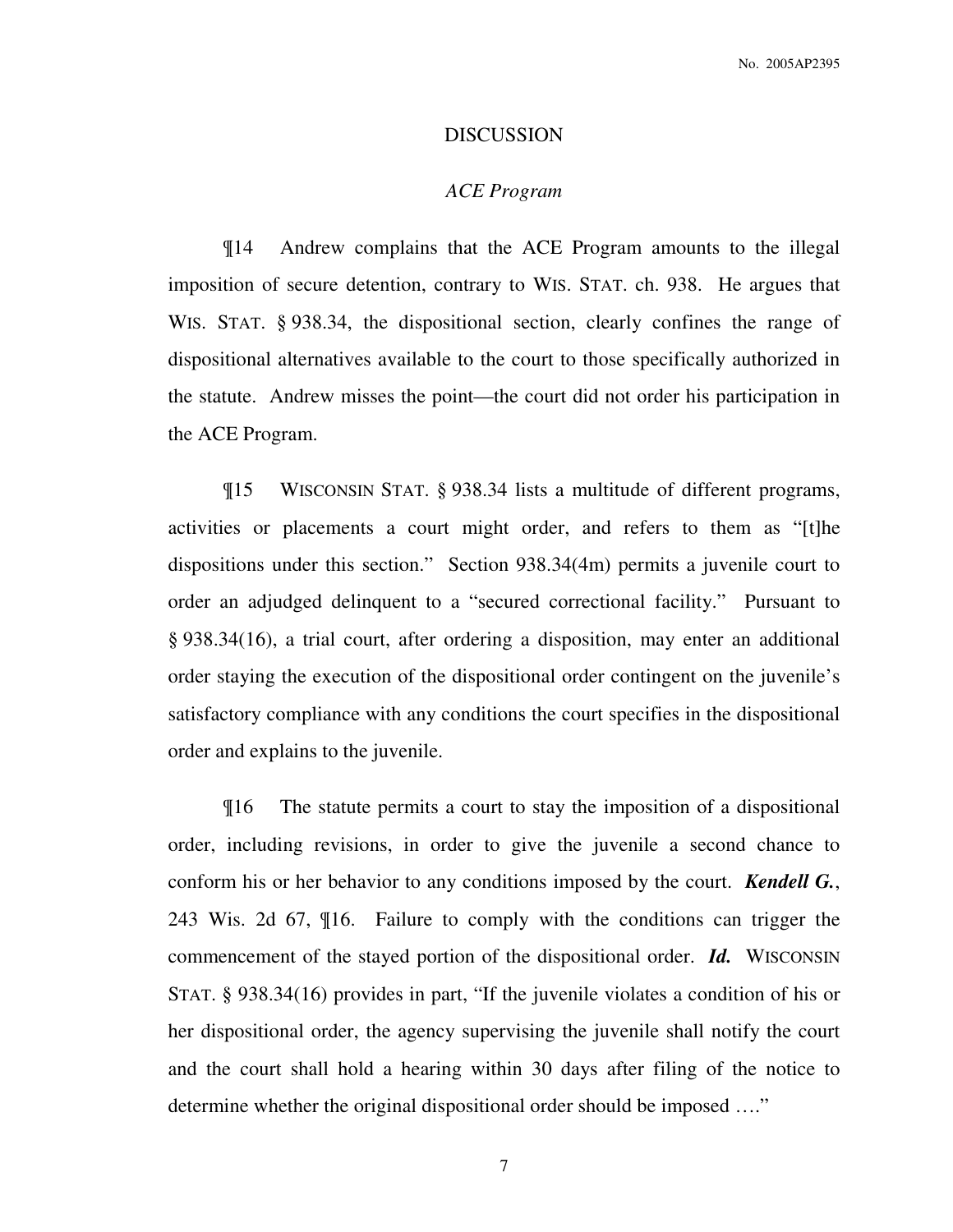¶17 Here, after adjudging Andrew delinquent, the trial court, as permitted by WIS. STAT. § 938.34(4m), ordered a two-year placement in a juvenile corrections facility. The court, pursuant to its authority under § 938.34(16), stayed the commitment subject to Andrew's compliance with several conditions set forth at the hearing and in the order. Four months later, the State filed a request to change Andrew's placement and revise the dispositional order. Rather than face a hearing on a motion to lift the stay and the potential placement in a secured correctional facility, Andrew *voluntarily* chose to sign a stipulation to adjourn the hearing on the motion and to enter the ACE Program. In fact, he signed a consent form, in which he, among other things, (1) acknowledged that his attorney had explained the potential benefits and negative consequences of enrollment in the ACE Program and had provided him with a draft of the expected framework for the ACE Program; (2) recognized that the ACE Program "may be illegal, in that it is not provided for in Wisconsin's statutes"; (3) stipulated to the placement; and (4) waived time limits provided for in the statutes.

¶18 Although the court approved the stipulation, the court never ordered Andrew to enter the ACE Program. The court did not grant the adjournment on the condition that Andrew enter the ACE Program. The court determined only that Andrew's placement in the ACE Program supplied the "good cause" necessary to support the adjournment.<sup>3</sup> See WIS. STAT. § 938.315(2). We find nothing amiss with this practice.

 $\overline{a}$ 

<sup>&</sup>lt;sup>3</sup> Andrew intimates that certain comments the court made at the hearing concerning the stipulation suggest that the court was, in fact, ordering Andrew to participate in the ACE Program. The court apparently commented on the merits of having Andrew participate. However, the page of the transcript he cites to, page four of record number thirty-five, is missing from the record. Even if we consider the court's comments, when they are read in the context of the whole hearing transcript and in conjunction with the court's written order, it is clear that the court uttered these remarks in support of its good cause finding.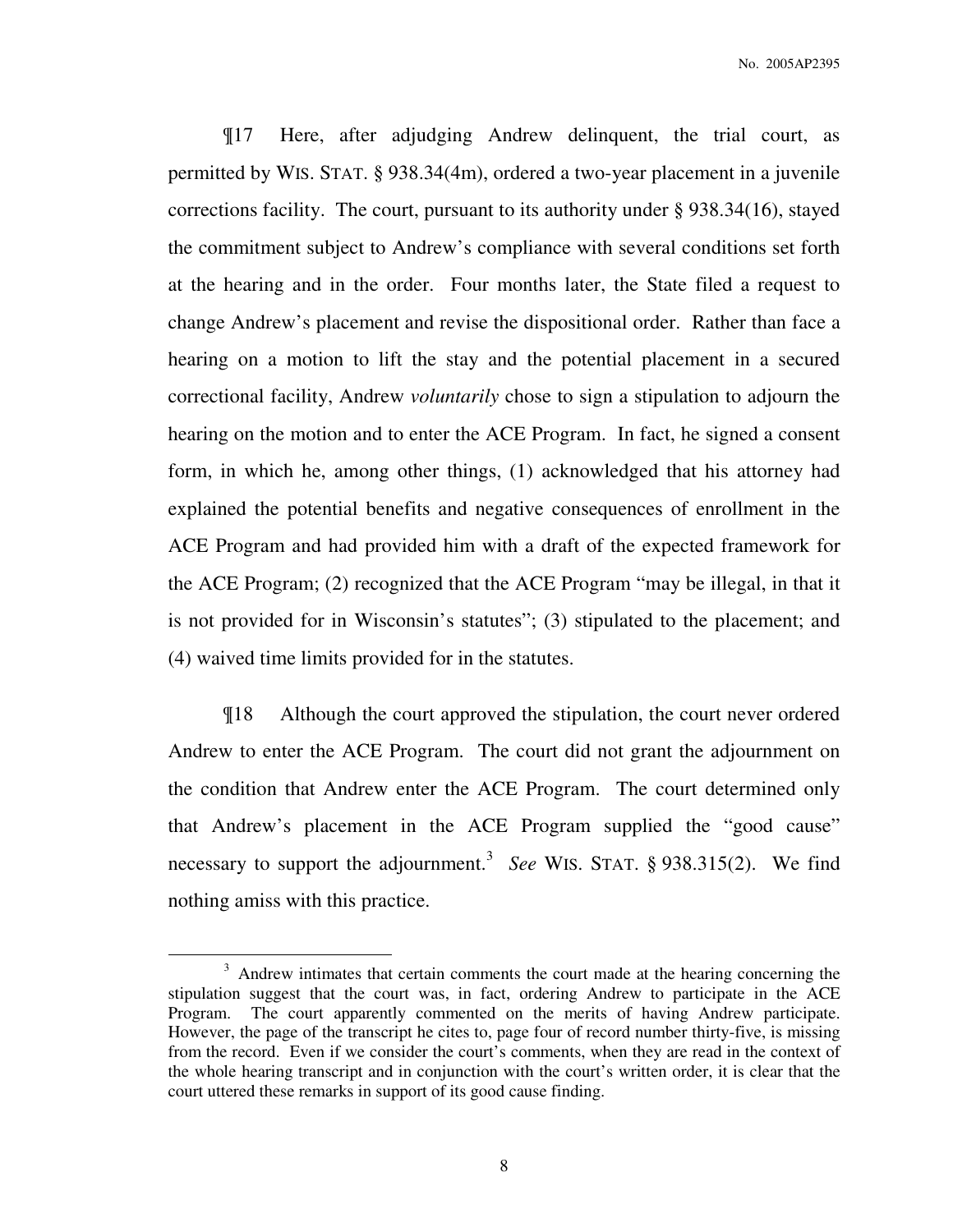¶19 The fact that the Juvenile Court of Racine County, Racine County Human Services Department and Racine Unified School District have joined together to offer a voluntary residential treatment program for adjudged juvenile delinquents that is an alternative to a "secured correctional facility" not found in WIS. STAT. § 938.34 does not make a juvenile's participation illegal. As noted in *Kendell G.*, a court is encouraged to give the juvenile a second opportunity to conform his or her behavior to any conditions the court imposed. *Kendell G.*, 243 Wis. 2d 67, ¶16.

¶20 Furthermore, the court's adjournment, at Andrew's request, to permit him to participate in the ACE Program is in keeping with the spirit of WIS. STAT. ch. 938. WISCONSIN STAT. § 938.01 provides in relevant part:

> **(2)** It is the intent of the legislature to promote a juvenile justice system capable of dealing with the problem of juvenile delinquency, a system which will protect the community, impose accountability for violations of law and equip juvenile offenders with competencies to live responsibly and productively. To effectuate this intent, the legislature declares the following to be equally important purposes of this chapter:

….

 (f) To respond to a juvenile offender's needs for care and treatment, consistent with the prevention of delinquency, each juvenile's best interest and protection of the public, by allowing the judge to utilize the most effective dispositional option.

The ACE Program, by providing educational and behavior modification resources in an intensive residential setting, certainly advances this legislative intent. We therefore commend Racine county for the development of this creative alternative to placement in a secured correctional facility. We further praise the individuals involved with the ACE Program for having the foresight to obtain from the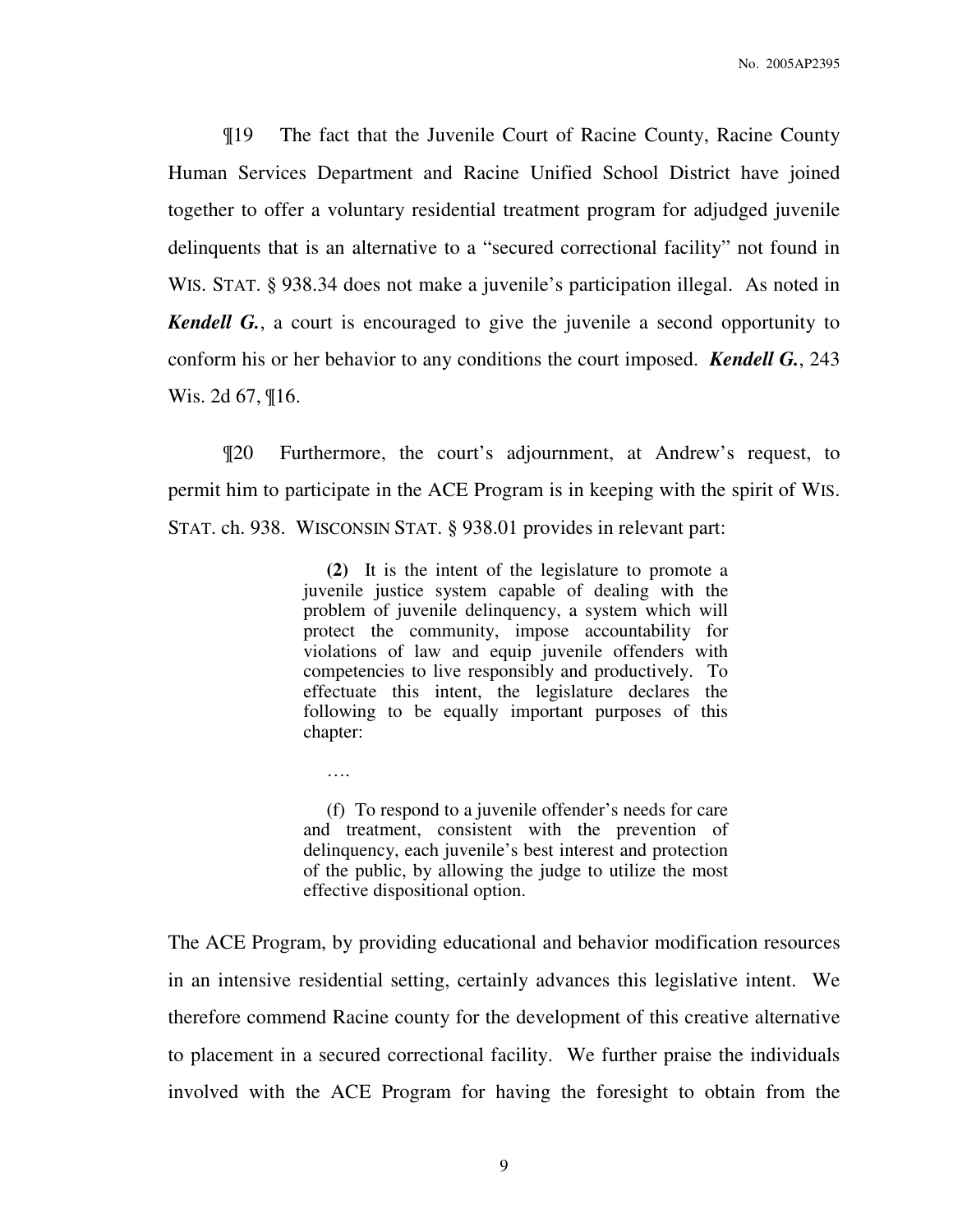juvenile participant waivers of statutory time limits and consents to voluntary participation.<sup>4</sup>

# *Lift of Stay*

¶21 Andrew next suggests that the court erred in lifting the stay. He argues that the court based its determination primarily on violations of the ACE Program, which we have decided was not a part of the dispositional order. He further asserts that the other violations were not sufficient to warrant the imposition of the original dispositional order.

¶22 A court may not impose the original dispositional order unless the court finds by a preponderance of the evidence that the juvenile has violated a condition of his or her dispositional order. WIS. STAT. § 938.34(16). Here, aside from the alleged violations of the ACE Program conditions, the record supports the trial court's finding that Andrew violated conditions of the original dispositional order.

 $\overline{a}$ 

<sup>&</sup>lt;sup>4</sup> We also reject Andrew's reliance on *Grams v. Melrose-Mindoro Joint School District No. 1*, 78 Wis. 2d 569, 254 N.W.2d 730 (1977). He quotes the following language from that case, "When the legislative will is expressed in peremptory terms of a statute it is paramount and absolute and cannot be varied or waived by the private conventions of the parties." *Id.* at 578. From this he concludes that the "ACE Program could not have been transformed into a legal disposition by Andrew's stipulation."

*Grams* does not apply here. The contract at issue in *Grams* required a teacher to instruct courses that she was not certified to teach when the statutes expressly declared that "[a] teaching contract with any person not legally authorized to teach the named subject … shall be void." *Id.* at 577; *Holtzman v. Knott*, 193 Wis. 2d 649, 690, 533 N.W.2d 419 (1995) (distinguishing *Grams*). Thus, the contract was explicitly proscribed by statute. *Holtzman*, 193 Wis. 2d at 690. WISCONSIN STAT. ch. 938 does not expressly prohibit stipulations relating to a juvenile's voluntary entry into an alternative program or prohibit a court from finding good cause for an adjournment on the basis of the juvenile's entry into such a program. Indeed, as we have explained, the legislative will as expressed in WIS. STAT. § 938.01 and contemplated in *State v. Kendell G.*, 2001 WI App 95, 243 Wis. 2d 67, 625 N.W.2d 918, seems to support such actions.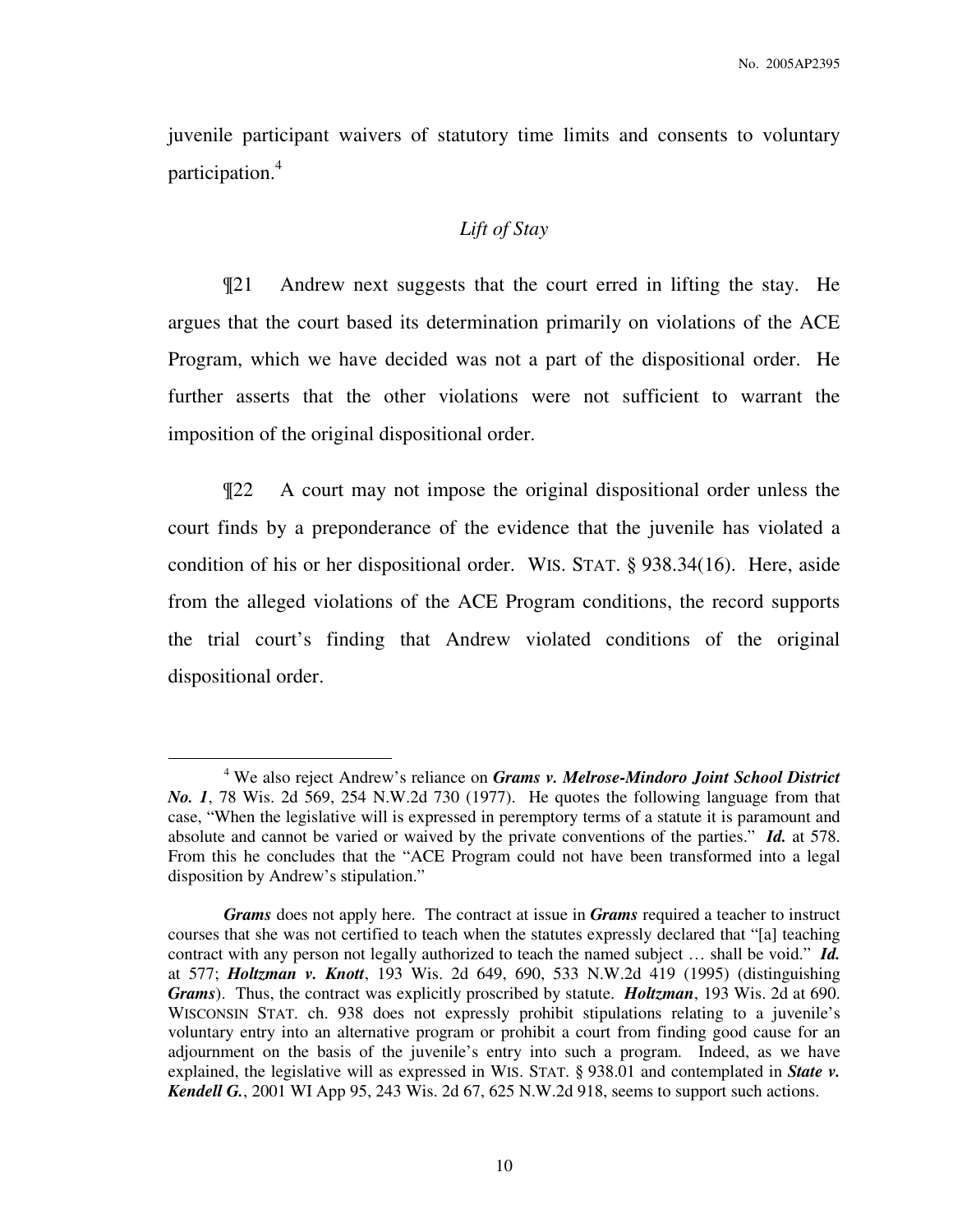¶23 First, the dispositional order incorporates the conditions from dispositional orders in other cases. One such condition was that Andrew "take all medications as prescribed by his treating doctor." Contrary to Andrew's assertions, it does not matter that the specific medication prescribed was not mentioned at the motion hearing or that Andrew's parent's "discouraged [his] interest in medications." As the trial court noted, Andrew simply did not take the recommended medication. In her letter, the therapist at Rogers Memorial indicated that the psychiatrist had recommended medication, specifically a stimulant. Andrew's caseworker testified to his beliefs that Andrew "wanted nothing to do with meds" and did not take medication while at the Rogers Memorial program. Andrew's grandmother's comments from a September 29, 2004 hearing demonstrate that Andrew had not been on medication for the approximately four months prior to the hearing. This evidence supports the court's finding of a violation of the condition.

¶24 Second, the dispositional order dictated his compliance with the Rogers Memorial program. Although he completed the program, the trial court aptly pointed out that he had not cooperated in doing so. The therapist from Rogers Memorial indicated in her letter that Andrew had failed to fully follow the rules of, or participate in, the treatment program—he provoked his peers, failed to follow directions and exhibited disrespect towards the staff and his peers.

¶25 Andrew argues that the twenty-day secure detention he received as a sanction in September 2004 adequately addressed these violations. However, by lifting the stay, the trial court obviously determined that the twenty-day secure detention did not adequately address those violations. We see no reason to disturb that discretionary determination.